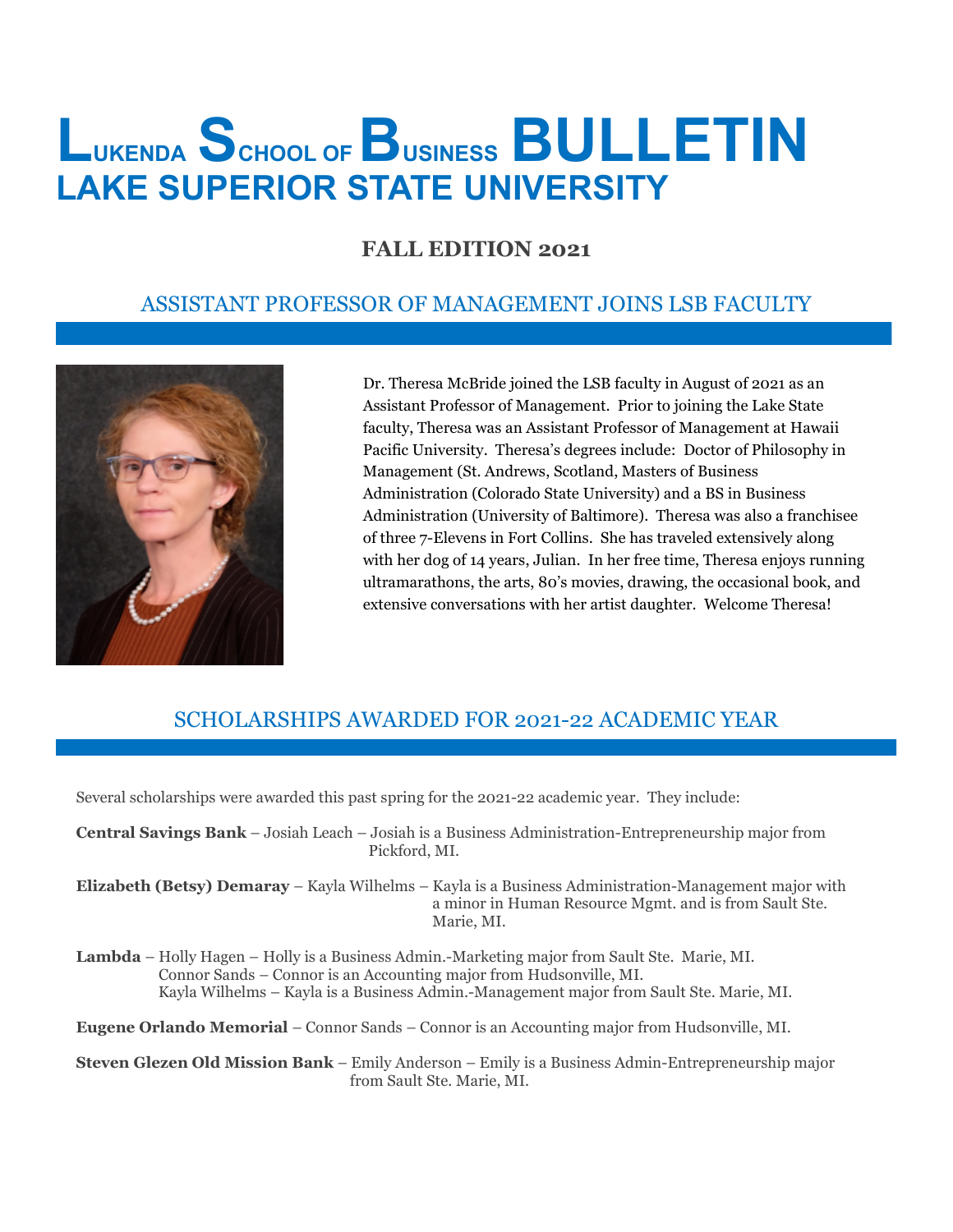# BAY COLLEGE AND LSSU REGIONAL CENTER BPA HOST "WARM COATS FOR WARM HEARTS"



The Bay College and LSSU Regional Center chapter of Business Professionals of America (BPA) hosted its annual "Warm Coats for Warm Hearts" campaign from November 22nd to December 6th. There were nearly 200 coats donated by the community to this cause. The coats were distributed to the Tri-County Safe Harbor, Salvation Army, and Delta Regional Child Advocacy Center. The College and LSSU Regional Center BPA thanks those who made donations. Every coat donated was a coat for those in need.

*Photo Caption: Captain Kim Winters and Jamie Ray, case manager, of the Salvation Army receive coat donations from Bay College and LSSU Regional Center Business Professionals of America members, Nicole Noblet and Angie Wilson.*

#### LSB FACULTY UPDATES

- **Dr. Ralf Wilhelms**, Professor of Strategic Management and International Business, published an article, *The Virtuous Learning Cycle as the Source of Business Models*, in the International Journal of Business Research and Information Technology.
- **Prof. Marta Diaz**, Associate Professor Business, gave a poster presentation on "*Online Teaching and Learning: Student Perspectives on Video Lectures,"* at the Lilly Conference on Teaching and Learning.
- **Ms. Koral Fritz,** JD, Assistant Professor of Cannabis Business, along with Deans **Dr. Kimberly Muller** and Dr. Steven Johnson, attended Cannacon in Detroit on June 29, 2021. They further developed industry contacts that can lead to the support of our cannabis program. Koral also submitted three articles related to cannabis to MIGreenState, an on-line cannabis newsletter.
- **Dr. Theresa McBride**, Assistant Professor of Management, participated in a 24-hour charity ultramarathon for Lions Bear Lake Camp, a camp for children with disabilities in Lapeer, MI. Theresa ran 72 miles in 24 hours.